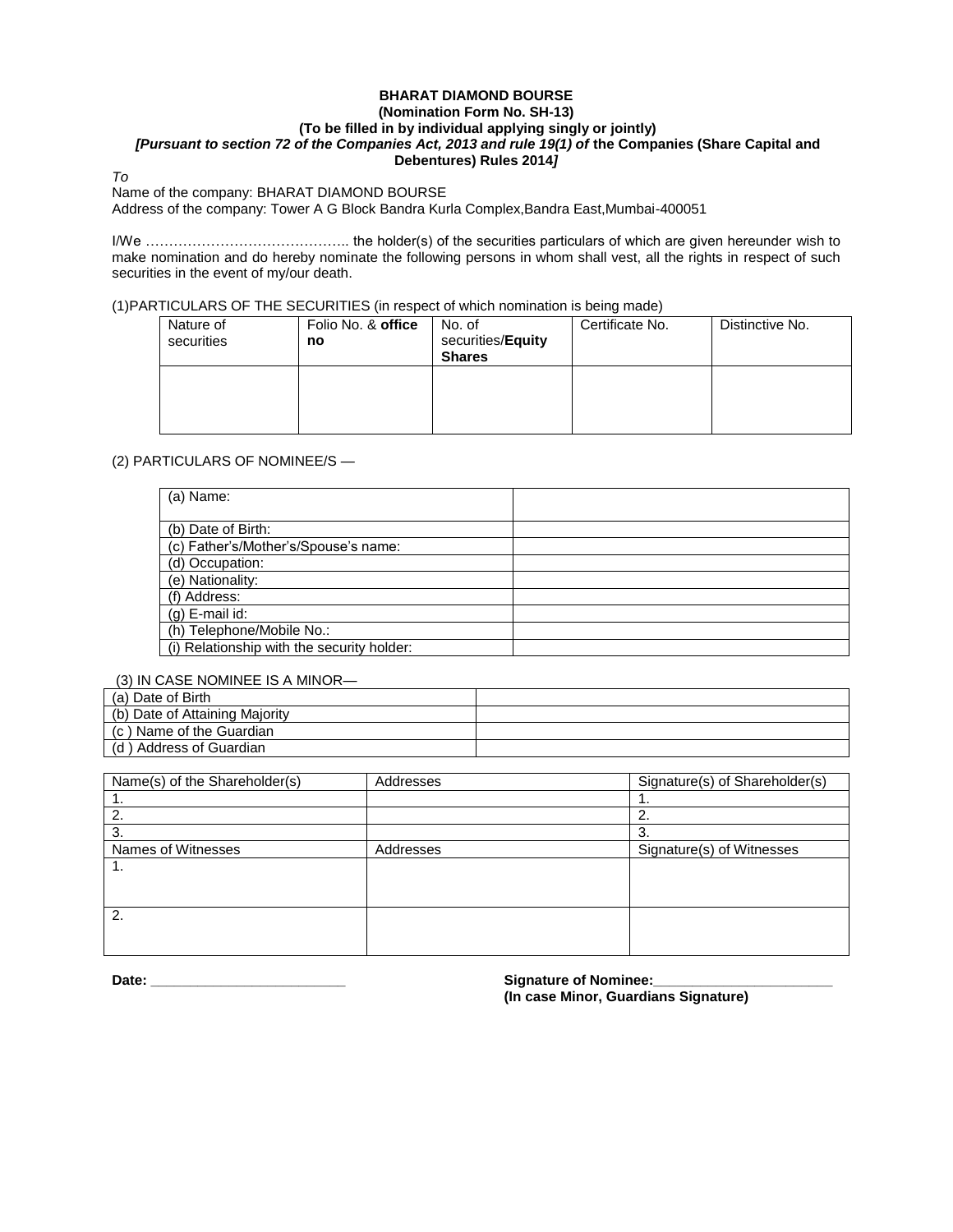## **BHARAT DIAMOND BOURSE (Nomination Form No. SH-13) (To be filled in by individual applying singly or jointly) (DUPLICATE)** *[Pursuant to section 72 of the Companies Act, 2013 and rule 19(1) of the Companies (Share Capital and* **Debentures) Rules 2014***]*

*To*

### Name of the company: BHARAT DIAMOND BOURSE

Address of the company: Tower A G Block Bandra Kurla Complex,Bandra East,Mumbai-400051

I/We …………………………………….. the holder(s) of the securities particulars of which are given hereunder wish to make nomination and do hereby nominate the following persons in whom shall vest, all the rights in respect of such securities in the event of my/our death.

# (1)PARTICULARS OF THE SECURITIES (in respect of which nomination is being made)

| Nature of<br>securities | Folio No. & office<br>no | No. of<br>securities/Equity<br><b>Shares</b> | Certificate No. | Distinctive No. |
|-------------------------|--------------------------|----------------------------------------------|-----------------|-----------------|
|                         |                          |                                              |                 |                 |

# (2) PARTICULARS OF NOMINEE/S —

| (a) Name:                                  |  |
|--------------------------------------------|--|
|                                            |  |
| (b) Date of Birth:                         |  |
| (c) Father's/Mother's/Spouse's name:       |  |
| (d) Occupation:                            |  |
| (e) Nationality:                           |  |
| (f) Address:                               |  |
| (g) E-mail id:                             |  |
| (h) Telephone/Mobile No.:                  |  |
| (i) Relationship with the security holder: |  |

## (3) IN CASE NOMINEE IS A MINOR—

| (a) Date of Birth              |  |
|--------------------------------|--|
| (b) Date of Attaining Majority |  |
| (c) Name of the Guardian       |  |
| (d) Address of Guardian        |  |

| Name(s) of the Shareholder(s) | Addresses | Signature(s) of Shareholder(s) |
|-------------------------------|-----------|--------------------------------|
|                               |           |                                |
|                               |           |                                |
|                               |           | ა.                             |
| Names of Witnesses            | Addresses | Signature(s) of Witnesses      |
| . .                           |           |                                |
|                               |           |                                |
|                               |           |                                |
| 2.                            |           |                                |
|                               |           |                                |
|                               |           |                                |

#### **Date: \_\_\_\_\_\_\_\_\_\_\_\_\_\_\_\_\_\_\_\_\_\_\_\_\_ Signature of Nominee:\_\_\_\_\_\_\_\_\_\_\_\_\_\_\_\_\_\_\_\_\_\_\_ (In case Minor, Guardians Signature)**

**The nomination was placed in the meeting of Enrolment committee of Bharat Diamond Bourse held on \_\_\_\_\_\_\_\_\_\_\_ for being recorded in its minutes**

|                           | Name | Signature |
|---------------------------|------|-----------|
| 1) Convenor/ Co- convenor |      |           |
|                           |      |           |
|                           |      |           |
|                           |      |           |
| 2) Committee member       |      |           |
|                           |      |           |
|                           |      |           |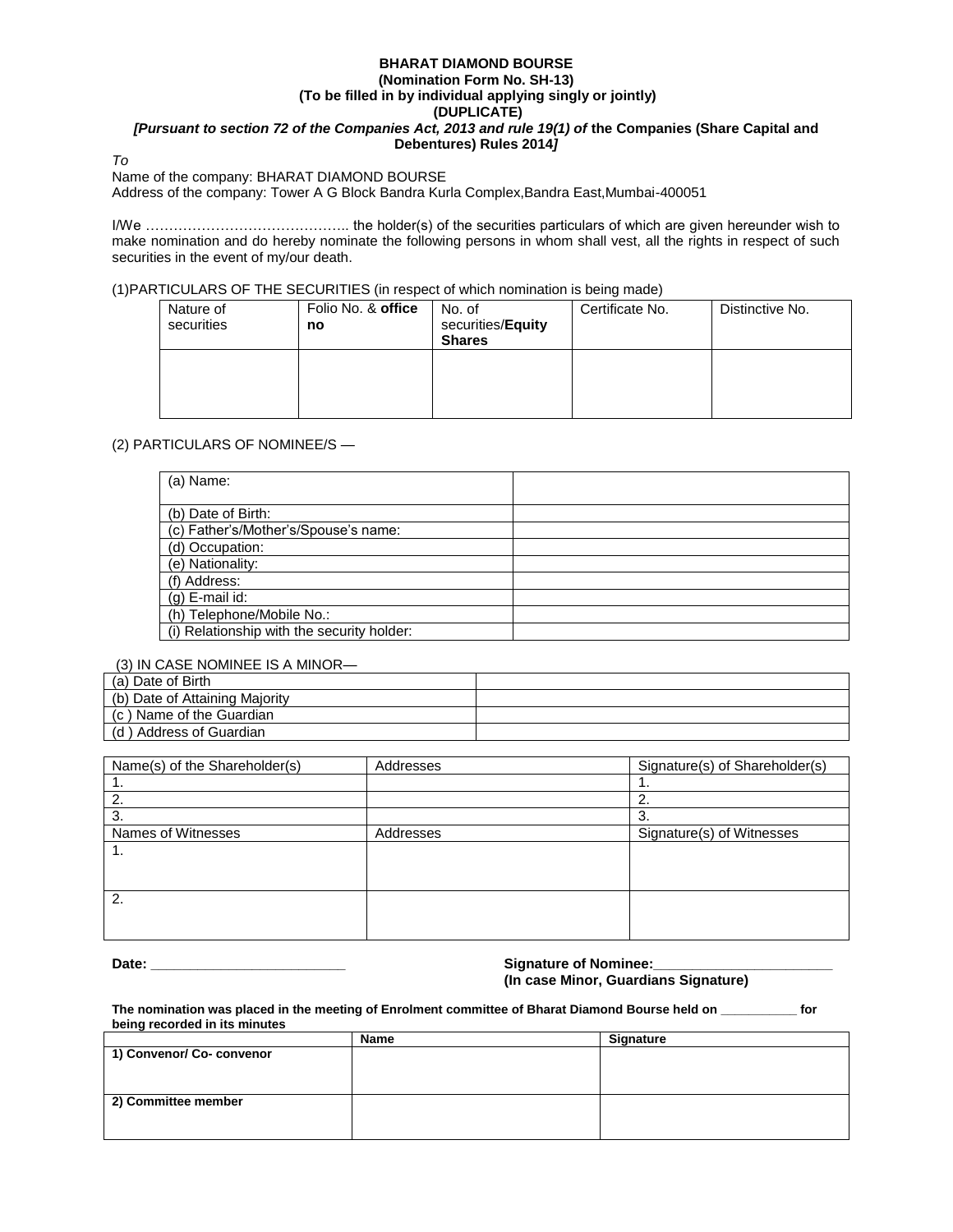### **BHARAT DIAMOND BOURSE (Nomination Form No. SH-13) (To be filled in by individual applying singly or jointly) (TRIPLICATE)** *[Pursuant to section 72 of the Companies Act, 2013 and rule 19(1) of* **the Companies (Share Capital and Debentures) Rules 2014***]*

*To*

#### Name of the company: BHARAT DIAMOND BOURSE

Address of the company: Tower A G Block Bandra Kurla Complex,Bandra East,Mumbai-400051

I/We …………………………………….. the holder(s) of the securities particulars of which are given hereunder wish to make nomination and do hereby nominate the following persons in whom shall vest, all the rights in respect of such securities in the event of my/our death.

(1)PARTICULARS OF THE SECURITIES (in respect of which nomination is being made)

| Nature of<br>securities | Folio No. & office<br>no | No. of<br>securities/Equity<br><b>Shares</b> | Certificate No. | Distinctive No. |
|-------------------------|--------------------------|----------------------------------------------|-----------------|-----------------|
|                         |                          |                                              |                 |                 |

#### (2) PARTICULARS OF NOMINEE/S —

| (a) Name:                                  |  |
|--------------------------------------------|--|
|                                            |  |
| (b) Date of Birth:                         |  |
| (c) Father's/Mother's/Spouse's name:       |  |
| (d) Occupation:                            |  |
| (e) Nationality:                           |  |
| (f) Address:                               |  |
| $(g)$ E-mail id:                           |  |
| (h) Telephone/Mobile No.:                  |  |
| (i) Relationship with the security holder: |  |

# (3) IN CASE NOMINEE IS A MINOR—

| (a) Date of Birth              |  |
|--------------------------------|--|
| (b) Date of Attaining Majority |  |
| (c) Name of the Guardian       |  |
| (d) Address of Guardian        |  |

| Name(s) of the Shareholder(s) | Addresses | Signature(s) of Shareholder(s) |
|-------------------------------|-----------|--------------------------------|
|                               |           |                                |
|                               |           | ۷.                             |
| 3.                            |           | 3.                             |
| Names of Witnesses            | Addresses | Signature(s) of Witnesses      |
| ι.                            |           |                                |
|                               |           |                                |
|                               |           |                                |
| $\overline{2}$ .              |           |                                |
|                               |           |                                |
|                               |           |                                |

#### **Date: \_\_\_\_\_\_\_\_\_\_\_\_\_\_\_\_\_\_\_\_\_\_\_\_\_ Signature of Nominee:\_\_\_\_\_\_\_\_\_\_\_\_\_\_\_\_\_\_\_\_\_\_\_ (In case Minor, Guardians Signature)**

**The nomination was placed in the meeting of Enrolment committee of Bharat Diamond Bourse held on \_\_\_\_\_\_\_\_\_\_\_ for being recorded in its minutes**

|                           | <b>Name</b> | Signature |
|---------------------------|-------------|-----------|
| 1) Convenor/ Co- convenor |             |           |
|                           |             |           |
|                           |             |           |
| 2) Committee member       |             |           |
|                           |             |           |
|                           |             |           |
|                           |             |           |